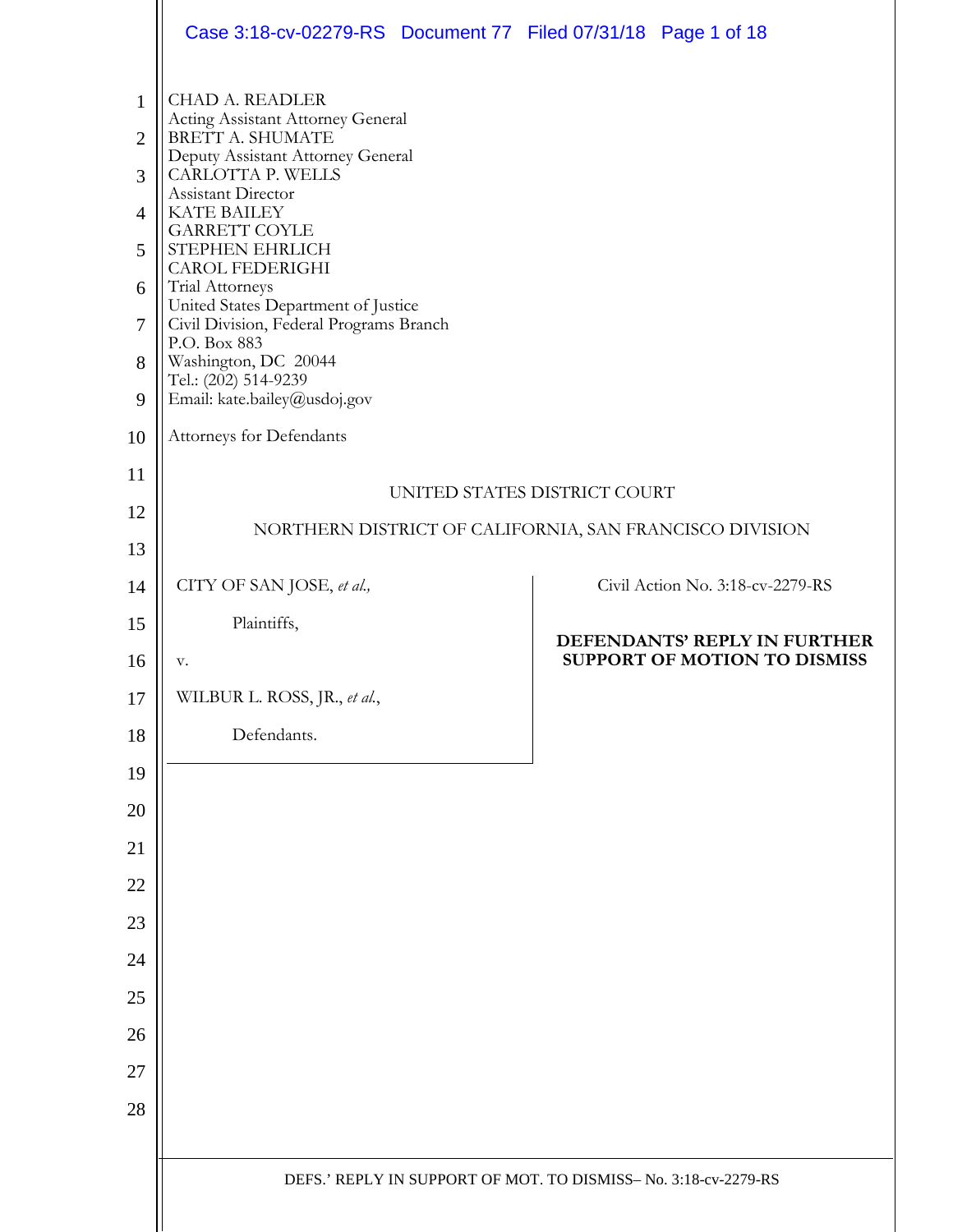|                     | Case 3:18-cv-02279-RS Document 77 Filed 07/31/18 Page 2 of 18   |
|---------------------|-----------------------------------------------------------------|
| $\mathbf{1}$        | <b>TABLE OF CONTENTS</b>                                        |
| $\overline{2}$      |                                                                 |
| 3                   |                                                                 |
| $\overline{4}$      |                                                                 |
| 5                   |                                                                 |
| 6                   |                                                                 |
| $\overline{7}$      |                                                                 |
| 8                   |                                                                 |
| 9                   |                                                                 |
| 10<br><sup>11</sup> | II. PLAINTIFFS FAIL TO STATE AN ENUMERATION CLAUSE CLAIM.  12   |
| 12                  |                                                                 |
| 13                  |                                                                 |
| 14                  |                                                                 |
| 15                  |                                                                 |
| 16                  |                                                                 |
| 17                  |                                                                 |
| 18                  |                                                                 |
| 19                  |                                                                 |
| 20                  |                                                                 |
| 21                  |                                                                 |
| 22                  |                                                                 |
| 23                  |                                                                 |
| 24                  |                                                                 |
| 25                  |                                                                 |
| 26                  |                                                                 |
| 27                  |                                                                 |
| 28                  |                                                                 |
|                     | 2                                                               |
|                     | DEFS.' REPLY IN SUPPORT OF MOT. TO DISMISS- No. 3:18-cv-2279-RS |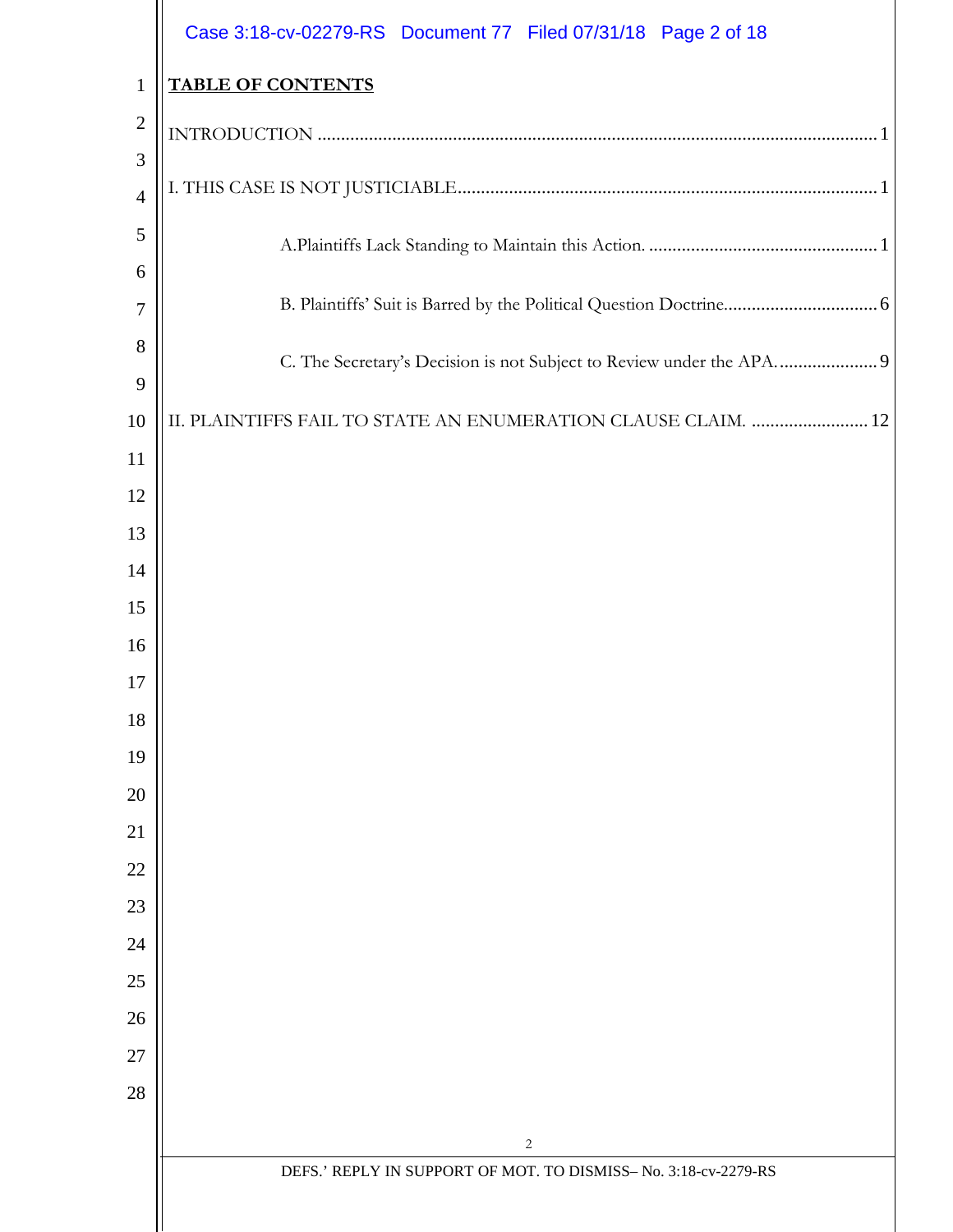|                     | Case 3:18-cv-02279-RS Document 77 Filed 07/31/18 Page 3 of 18  |
|---------------------|----------------------------------------------------------------|
| 1                   | <b>TABLE OF AUTHORITIES</b>                                    |
| $\overline{2}$      | <b>CASES</b>                                                   |
| 3                   | Bennett v. Spear,                                              |
| $\overline{4}$<br>5 | Borough of Bethel Park v. Stans,                               |
| 6                   | Carey v. Klutznick,                                            |
| 7                   | Citizens to Pres. Overton Park, Inc. v. Volpe,                 |
| 8<br>9              | City of Camden v. Plotkin,                                     |
| 10                  | City of Phila. v. Klutznick,                                   |
| 11                  | Ctr. For Law $\mathcal{C}$ Educ. v. Dep't of Educ.,            |
| 12<br>13            | Dep't of Commerce v. U.S. House of Representatives,            |
| 14                  | District of Columbia v. Dep't of Commerce,                     |
| 15<br>16            | Japan Whaling Ass'n v. Am. Cetacean Soc'y,                     |
| 17                  | Lujan v. Defs. of Wildlife,                                    |
| 18                  | Maxson v. Mosaic Sales Sols. Holding Co., LLC,                 |
| 19<br>20            | Mendia v. Garcia,                                              |
| 21                  | Munns v. Kerry,                                                |
| 22                  | NAACP v. State of Alabama ex rel. Patterson,                   |
| 23<br>24            | Nelson v. King Cty,                                            |
| 25                  | O'Shea v. Littleton,                                           |
| 26<br>27            | Senate of the State of California v. Mosbacher,                |
| 28                  | Speed Mining v. Fed. Mining Safety & Health Review Comm'n,     |
|                     | 3                                                              |
|                     | DEFS.' REPLY IN SUPPORT OF MOT. TO DISMISS-No. 3:18-cv-2279-RS |
|                     |                                                                |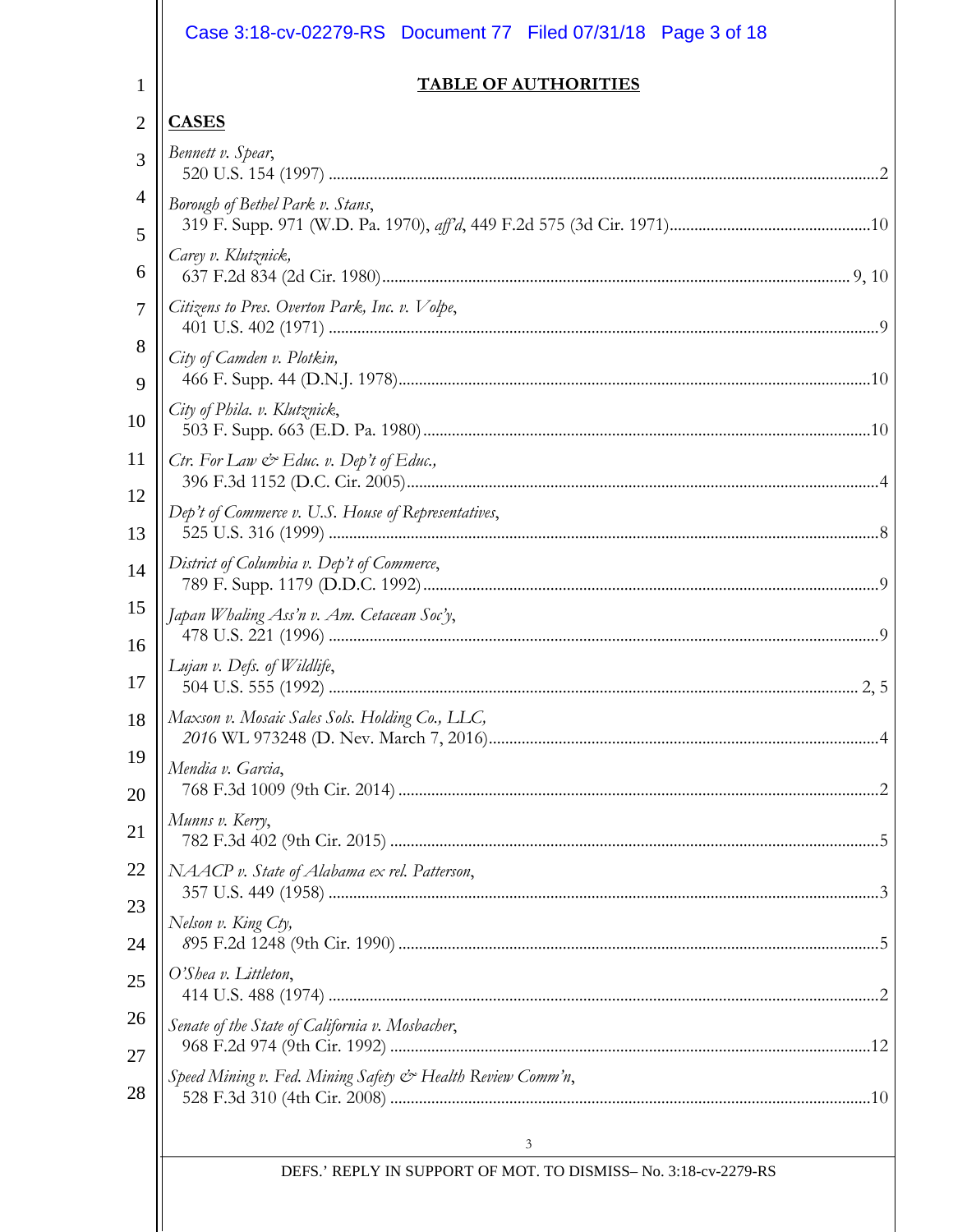|                     | Case 3:18-cv-02279-RS Document 77 Filed 07/31/18 Page 4 of 18                        |
|---------------------|--------------------------------------------------------------------------------------|
| 1                   | Spokeo, Inc. v. Robins,                                                              |
| $\overline{2}$<br>3 | Springer v. IRS ex rel. U.S.,                                                        |
| $\overline{4}$      | Sutton v. Providence St. Joseph Med. Ctr.,                                           |
| 5                   | Tucker v. Dep't of Commerce,                                                         |
| 6                   | United States v. Sanchez-Gomez,                                                      |
| 7                   | Utah v. Evans,                                                                       |
| 8                   |                                                                                      |
| 9<br>10             | Wisconsin v. City of NY,                                                             |
| 11                  | <b>CONSTITUTIONAL PROVISIONS</b>                                                     |
| 12                  |                                                                                      |
| 13                  |                                                                                      |
| 14                  |                                                                                      |
| 15                  | <b>STATUTES</b>                                                                      |
| 16                  |                                                                                      |
| 17                  |                                                                                      |
| 18                  |                                                                                      |
| 19                  |                                                                                      |
| 20                  | <b>OTHER AUTHORITIES</b>                                                             |
| 21                  | 2020 Census Operational Plan: A New Design for the 21st Century (Sept. 2017, v.3.0), |
| 22                  | https://www2.census.gov/programs-surveys/decennial/2020/program-management/planning- |
| 23                  |                                                                                      |
| 24                  |                                                                                      |
| 25                  |                                                                                      |
| 26                  |                                                                                      |
| 27                  |                                                                                      |
| 28                  |                                                                                      |
|                     | 4                                                                                    |
|                     | DEFS.' REPLY IN SUPPORT OF MOT. TO DISMISS- No. 3:18-cv-2279-RS                      |
|                     |                                                                                      |
|                     |                                                                                      |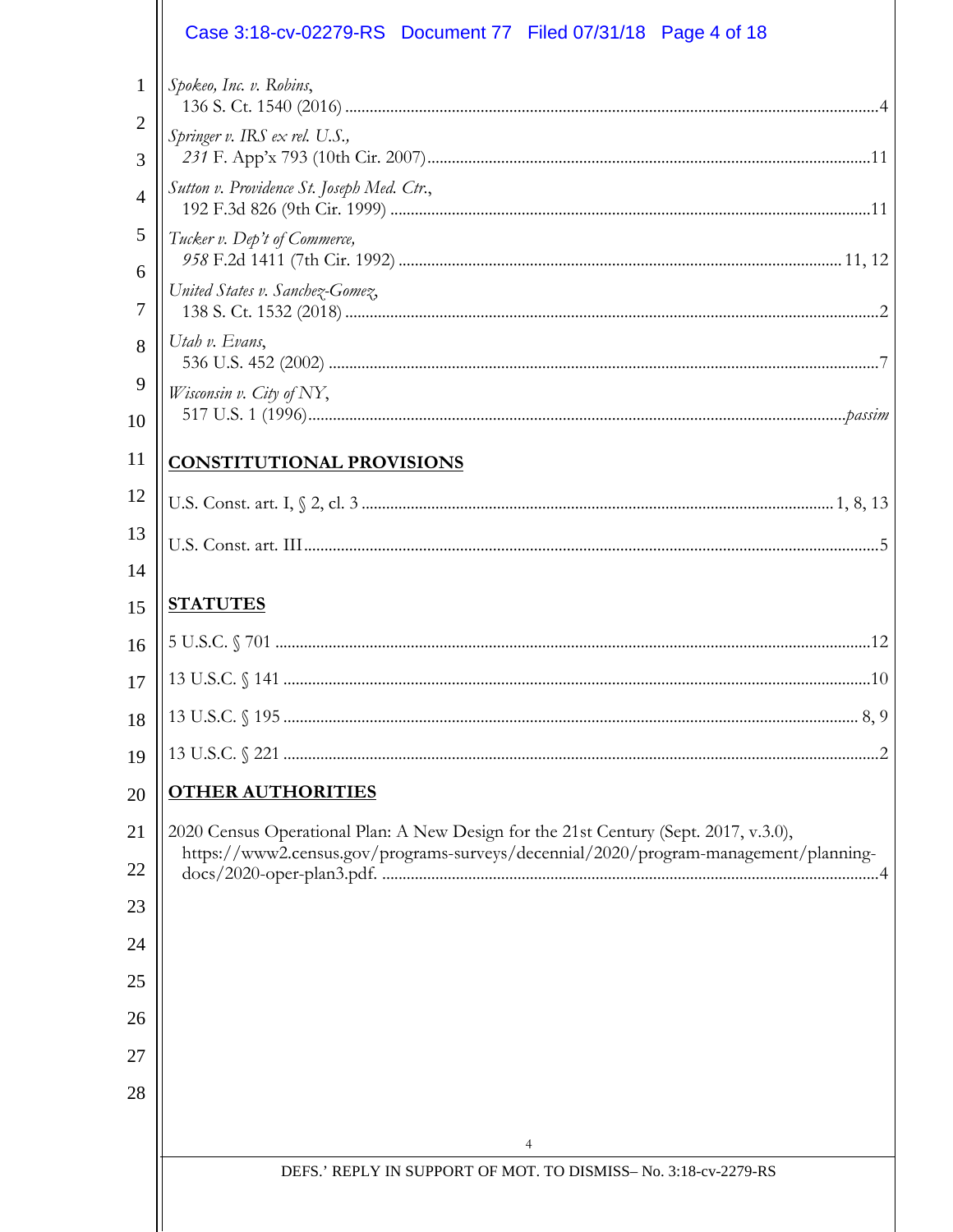1 2

## **INTRODUCTION**

3 4 5 6 7 8 9 10 11 12 13 14 15 16 17 18 19 20 21 As set forth in Defendants' Motion to Dismiss, Plaintiffs' request for an order barring the collection of demographic information through the decennial census should be rejected. Plaintiffs' opposition fails to dispel the weighty justiciability concerns implicated by this challenge to the Secretary's exercise of the broad discretion delegated to him by Congress. In particular, Plaintiffs fail to show why third parties' unlawful choices in failing to respond to the census are fairly attributable to Defendants. Their arguments with regard to injury only serve to underscore the speculative and uncertain nature of their claims—that a purported increase in the undercount of population will lead to losses in representation and funding. As for their remaining arguments concerning the Court's power to review and the existence of an Enumeration Clause claim, Plaintiffs suggest that every census procedure must be designed to maximize accuracy. Pls.' Mem. of Law in Opp'n to Defs.' Mot. to Dismiss, at 25, ECF No. 68 ("Pls.' Opp'n"); *id.* at 33. But neither the Constitution nor the Census Act says that the Census Bureau must pursue maximum accuracy at the expense of other important goals, and there are no workable standards that restrict Defendants' discretion to achieve other legitimate data-gathering ends at the same time. Moreover, there is no allegation that the Secretary is estimating rather than counting the population, nor any allegation that he has failed to establish procedures for counting every person. For these reasons and those set forth in Defendants' previous memorandum, this case should be dismissed.

22

23

### **I. THIS CASE IS NOT JUSTICIABLE**

#### **A. Plaintiffs Lack Standing to Maintain this Action.**

24 25 26 27 Plaintiffs fundamentally err in contending that their alleged injuries are "fairly traceable" to Defendants' decision to simply reinstate a question on the census questionnaire. *See* Pls.' Opp'n at 19-22. On the contrary, the injuries Plaintiffs allege are properly attributable to third parties who violate their legal duty to respond to the census. Such *unlawful* action cannot "fairly" be attributable

28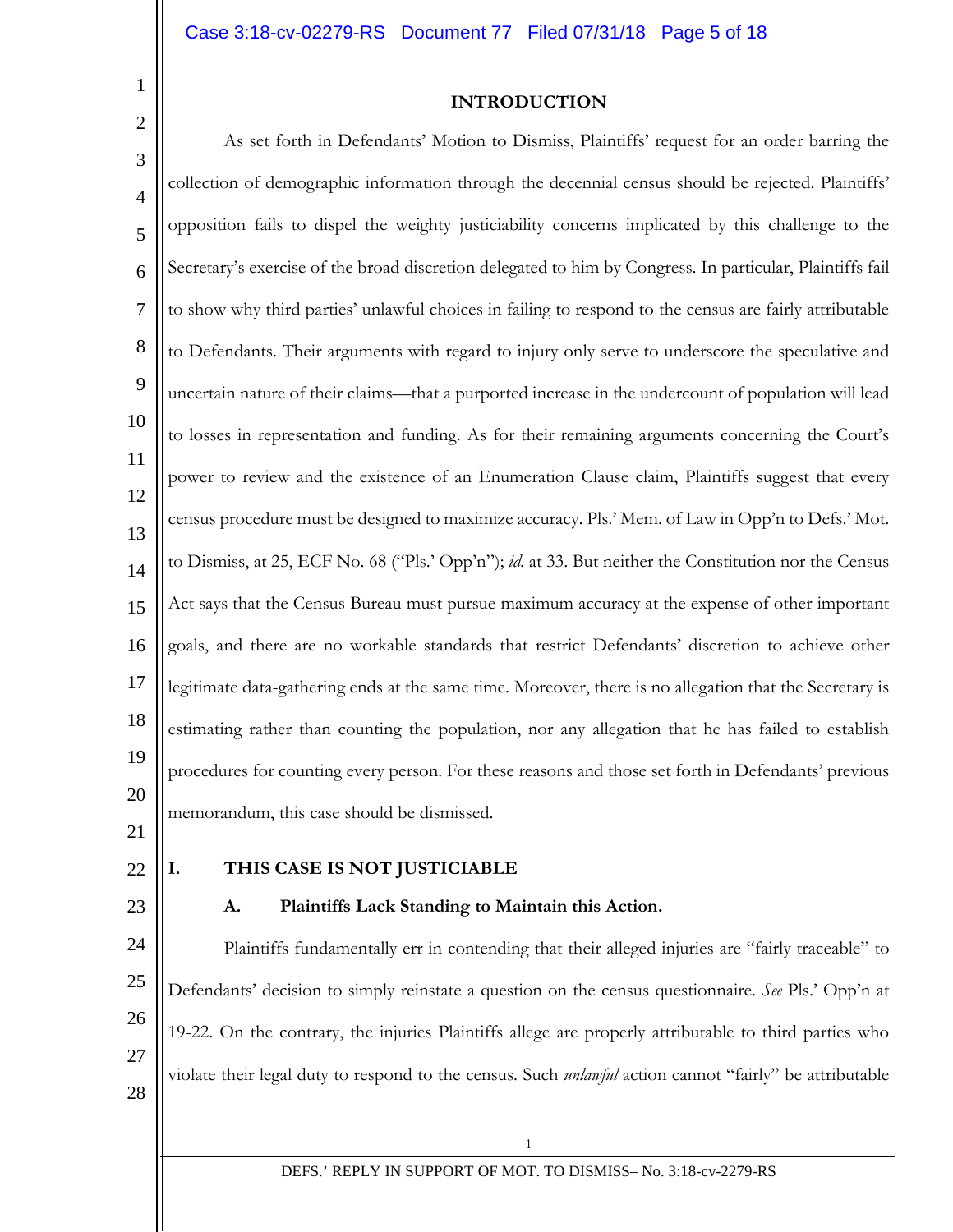## Case 3:18-cv-02279-RS Document 77 Filed 07/31/18 Page 6 of 18

1 2 to the government's otherwise-lawful decision merely to ask a question. In other words, the unlawful acts of third parties should not disable the government from obtaining valuable information.

3 4 5 6 7 8 9 10 11 12 "When … a plaintiff's asserted injury arises from the government's allegedly unlawful regulation (or lack of regulation) of someone else," "standing is not precluded, but it is ordinarily 'substantially more difficult' to establish." *Lujan v. Defs. of Wildlife*, 504 U.S. 555, 562 (1992). In such cases, the government's actions must create a "determinative or coercive effect upon the action of" those third parties. *Bennett v. Spear*, 520 U.S. 154, 169 (1997). Plaintiffs' assertion that "there is no requirement that the defendants' conduct comprise the last link in the chain," Pls.' Opp'n at 19, is merely a distraction. The salient fact here is not that additional links in the chain of causation exist; rather, the intervening, independent actions of third parties *break* the chain such that any injury suffered by Plaintiffs cannot be attributed to the decision they challenge.

13 14 15 16 17 18 19 20 21 22 23 24 Here, Defendants' actions do not impose a "determinative or coercive" effect causing persons *not* to respond to the census. On the contrary, the statute coerces persons *to respond to* the census by imposing a legal obligation to do so under criminal penalty. 13 U.S.C. § 221. Plaintiffs' theory of standing thus rests on the assumption that people will not comply with that legal obligation. In light of this legal obligation, Plaintiffs have failed to allege facts indicating that any third party's decision not to respond to the census would cease to be that person's "independent action." *Bennett*, 520 U.S. at 169; *see also United States v. Sanchez-Gomez*, 138 S. Ct. 1532, 1541 (2018) (observing that courts "have consistently refused to 'conclude that the case-or-controversy requirement is satisfied by' the possibility that a party 'will … violat[e] valid criminal laws" (quoting *O'Shea v. Littleton*, 414 U.S. 488, 497 (1974)).

25 26 27 28 The Ninth Circuit's decision in *Mendia v. Garcia*, 768 F.3d 1009, 1012-1014 (9th Cir. 2014), on which Plaintiffs rely, is distinguishable because the purportedly unlawful government action there—the issuance of an immigration detainer—led directly to the *lawful* decision of private bail bondsmen to refuse to do business with the alleged U.S. citizen plaintiff, resulting in prolonged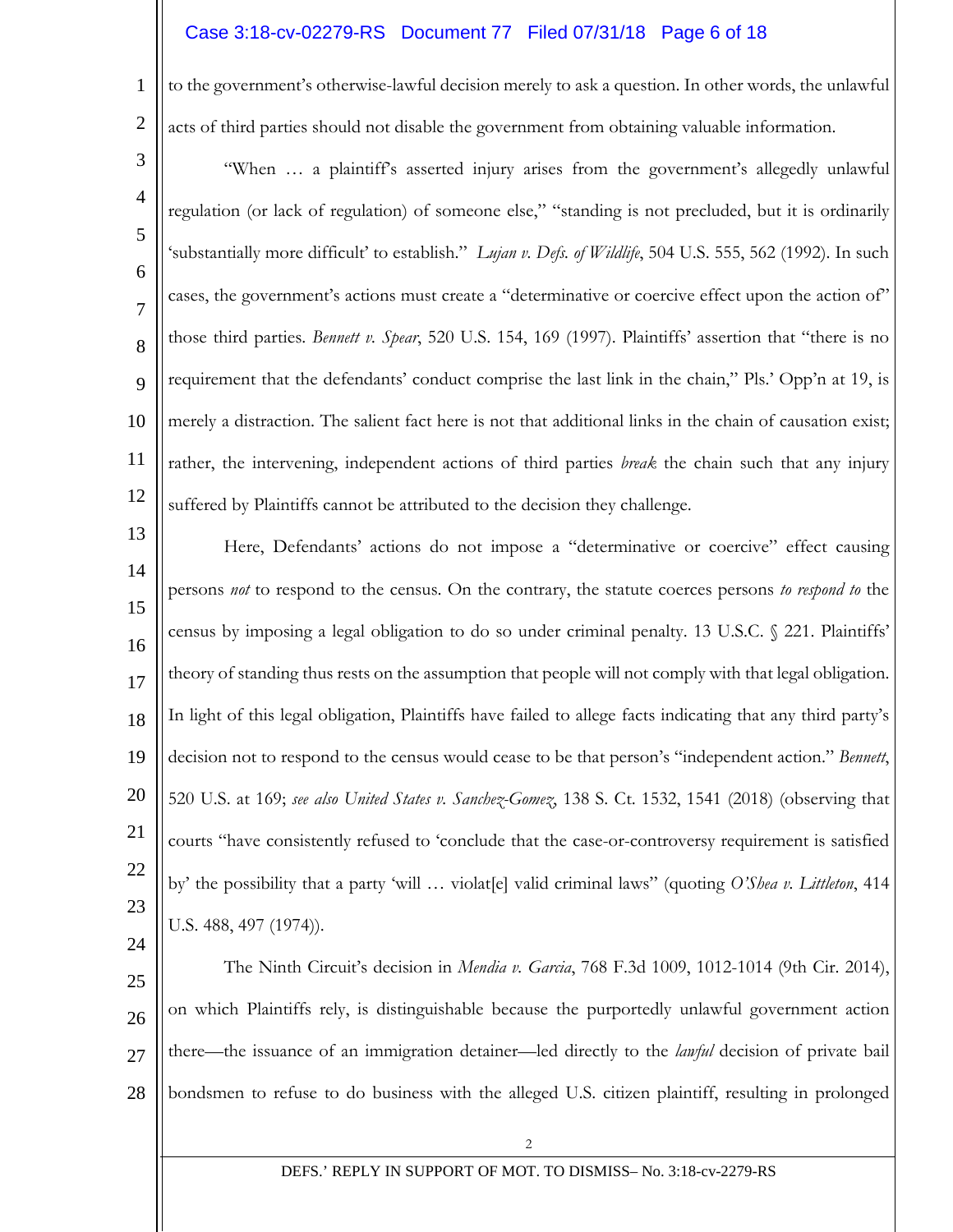### Case 3:18-cv-02279-RS Document 77 Filed 07/31/18 Page 7 of 18

1 2 detention. But here, in contrast, third parties' illegal choices not to respond are simply that individual choices to violate the law—not consequences fairly attributable to the government.

3 4 5 6 7 8  $\mathbf Q$ 10 11 Other cases cited by Plaintiff are equally unhelpful. Contrary to Plaintiffs' assertion, *NAACP v. State of Alabama ex rel. Patterson*, 357 U.S. 449, 462-63 (1958), did *not* "hold[] that violence against NAACP members by private third parties did not defeat the causation element of standing," Pls.' Opp'n 21. The Court's opinion in *NAACP* did not even *mention* causation; it stood only for the unremarkable proposition that forced disclosure of membership could act as a prior restraint on an advocacy organization's members' speech, and that the organization could bring that claim on behalf of its members. That inquiry is far afield from the question whether the government is liable for the unlawful acts of individuals flouting their legal duty to respond to the census.

12 13 14 15 16 17 18 19 20 21 22 23 24 25 26 27 Plaintiffs' opposition also fails to cure the defects in their attempt to establish the injury-infact prong of the standing inquiry. First, Plaintiffs still have not alleged or pointed to sufficient facts demonstrating that an *ultimate* differential increase in the undercount resulting from the addition of a citizenship question is anything more than speculative. In response to Defendants' arguments in this regard, Plaintiffs point to forty-year-old assertions made by the Bureau in previous litigation, opinions from outside experts serving on the Scientific Advisory Committee, an internal report documenting difficulties in obtaining data on hard-to-count populations, and Secretary Ross's testimony before Congress acknowledging the possibility of a 1% decline in initial responses. Pls.' Opp'n at 14-15. Even setting aside the fact that the agency cannot be forever bound by dated statements in previous litigation, none of these allegations plausibly establish that the *final* count will be negatively affected. Plaintiffs fail to distinguish between "self-response," which occurs when a household responds online or returns the paper questionnaire, and "response," which includes both selfresponse and response obtained through Census Bureau follow-up methods. The estimated decrease mentioned by the Secretary in his decision memo refers to an estimated decrease in the initial *self*-

28 response rate, not the total *final* response. Plaintiffs have not pleaded facts indicating that a lower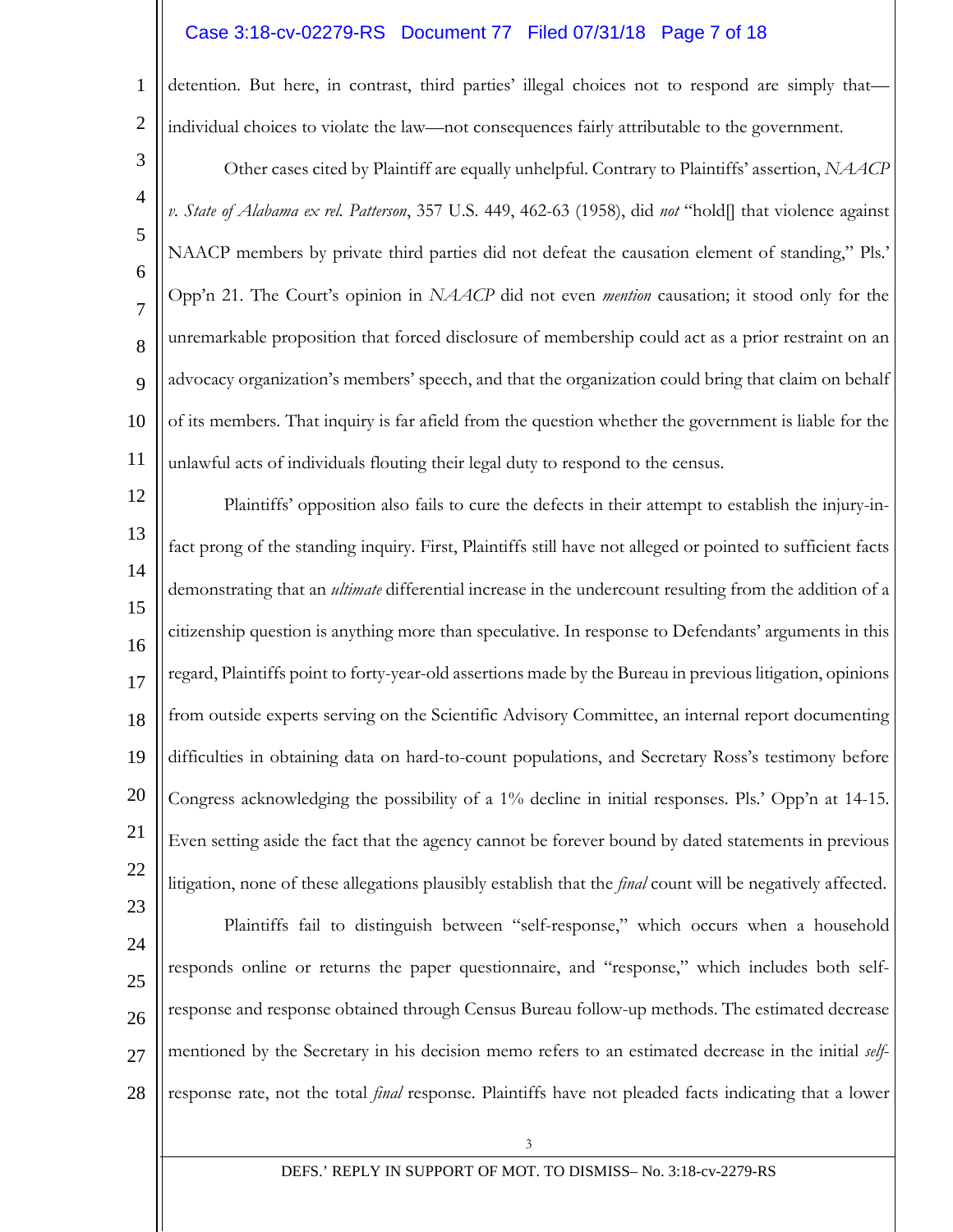### Case 3:18-cv-02279-RS Document 77 Filed 07/31/18 Page 8 of 18

1 2 3 4 5 6 7 8 9 10 11 self-response rate will necessarily mean a lower final response rate. As always, the Census Bureau is committed to a comprehensive non-response follow-up strategy to obtain responses from households that do not self-respond, involving attempts to contact households by telephone or in person, additional mailings, use of proxies, or use of administrative data. *See generally* 2020 Census Operational Plan: A New Design for the 21st Century (Sept. 2017, v.3.0), https://www2.census.gov/programs-surveys/decennial/2020/program-management/planningdocs/2020-oper-plan3.pdf. The Census Bureau has decades of experience in non-response followup operations, has developed detailed plans for such operations in the 2020 Census, and continues to test, add to, and refine its plans. Plaintiffs have not alleged facts indicating that these efforts will fail to offset any hypothetical decrease in initial self-response.

12 13 14 15 16 17 18 19 20 21 22 23 24 25 Plaintiffs' suggestion that their conclusory allegations of "the growing culture of fear and intimidation in the current political climate, and the deterrent effect of the citizenship question on response rates" fares no better. This is because they merely suggest, without support, that the purported political climate will cause individuals who otherwise would answer the census not to do so *and* that this will occur in sufficient numbers to cause concrete harm. *See* Pls.' Opp'n at 15. Even at the pleading stage, a "plaintiff must clearly … allege facts demonstrating" how it will suffer a "concrete and particularized" injury caused by the challenged conduct, *Spokeo, Inc. v. Robins*, 136 S. Ct. 1540, 1547-48 (2016) (citations omitted), and cannot rely on "conclusory statements and legal conclusions" to establish the necessary injury-in-fact. *See Maxson v. Mosaic Sales Sols. Holding Co., LLC*, 2016 WL 973248, at \*4 (D. Nev. March 7, 2016); *see also Ctr. For Law & Educ. v. Dep't of Educ.*, 396 F.3d 1152, 1159 (D.C. Cir. 2005) (dismissing case at pleading stage where plaintiff "offered this Court no actual demonstration of increased risk").

26 27 28 Moreover, it is insufficient for Plaintiffs to plead only a sufficiently nonspeculative disproportionate undercount; they must allege facts indicating that the level of the disproportionate undercount will be *material* to their claimed injury. Plaintiffs do not dispute that there would be no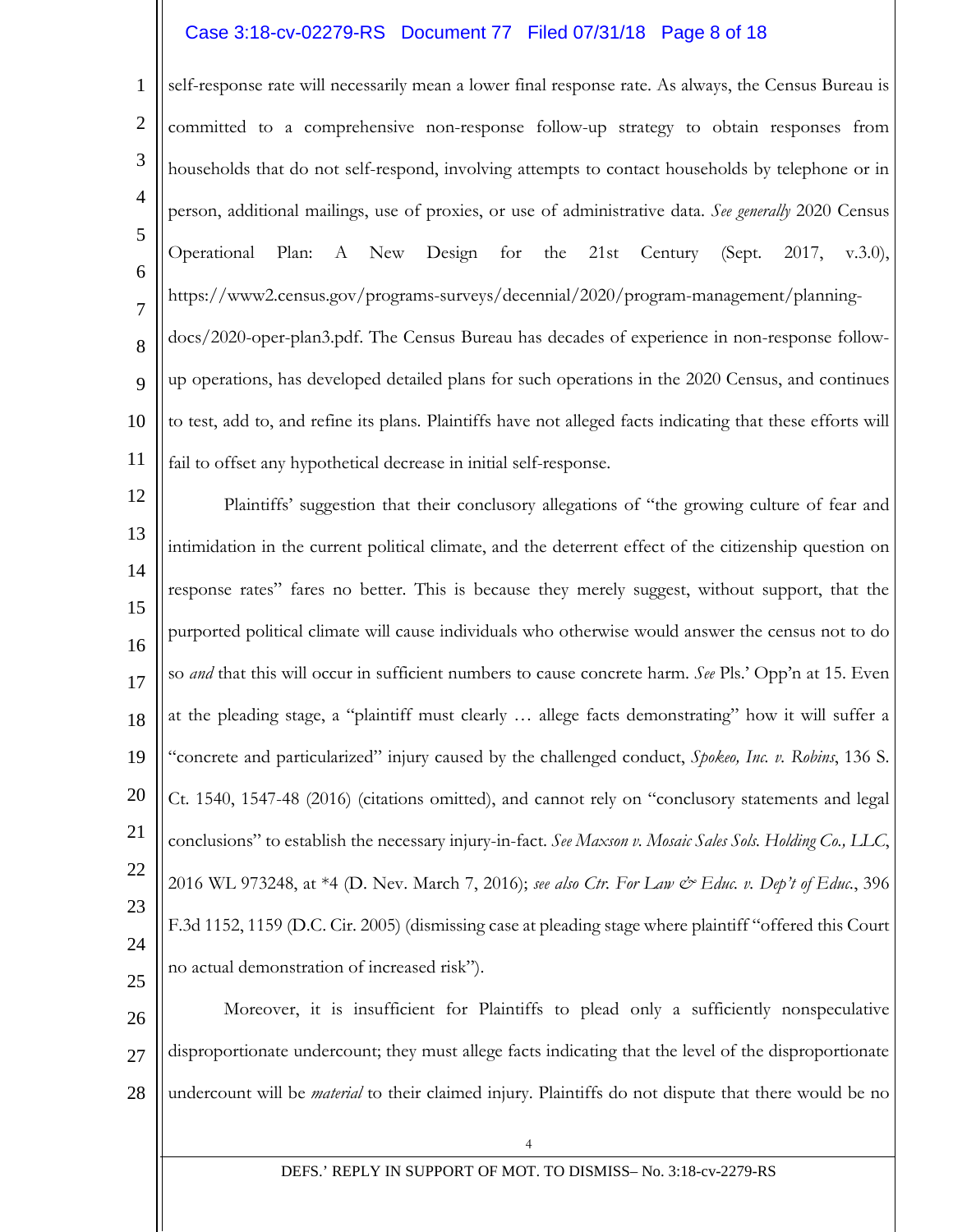### Case 3:18-cv-02279-RS Document 77 Filed 07/31/18 Page 9 of 18

1 2 3 4 5 6 7 8 9 10 11 12 effect on representation or funding merely if there were some levels of undercount somewhere. Yet their assertions connecting the level of the purported undercount to changes in their representation and funding are entirely conclusory. *See* Pls.' Opp'n at 17 ("Disproportionately low response rates resulting from a citizenship question on the census *could* decrease the enumeration counts for San Jose and its immediate surrounding area below the level required to maintain its three congressional seats") (emphasis added). It is not enough merely to claim that harm *could* result, and although Plaintiffs contend that they face the "threat of vote dilution," they utterly fail to set forth specific facts demonstrating that such a result is anything beyond hypothetical. Similarly, it is not enough to simply point to federal programs "that are dependent on census data," *id.* at 16, without specifically alleging that any eventual undercount would be of such magnitude, in proportion to other recipient jurisdictions, as to affect Plaintiffs' receipt of federal funds.

13 14 15 16 17 18 19 20 21 22 23 24 25 26 27 28 At bottom, Plaintiffs' claimed injuries, which they contend will occur more than two years in the future after an unknown number of people in unknown jurisdictions refuse to be counted, simply do not rise above the speculative level. Plaintiffs' insistence that they "will be 'disproportionately affected' by the census undercount", Pls.' Opp'n 16, necessarily relies on conclusory assumptions that, after *all* operations for the 2020 census are completed, and despite the efforts of both the Bureau and Plaintiffs themselves to ensure a full and accurate count, the increase in incorrect enumerations will be sufficient in comparison to other jurisdictions to *actually* affect their representation or funding. Even taking well-pleaded allegations as true, this chain of speculation is simply too attenuated to establish an injury that satisfies Article III. *See Nelson v. King Cnty.*, 895 F.2d 1248, 1252 (9th Cir. 1990) ("Both the Supreme Court and our circuit have repeatedly found a lack of standing where the litigant's claim relies upon a chain of speculative contingencies, particularly a chain that includes the violation of an unchallenged law"); *Munns v. Kerry*, 782 F.3d 402, 412 (9th Cir. 2015) (upholding dismissal for lack of standing on ground that claimed future injury was "too speculative to constitute injury in fact") (citing *Lujan*, 504 U.S. at 564).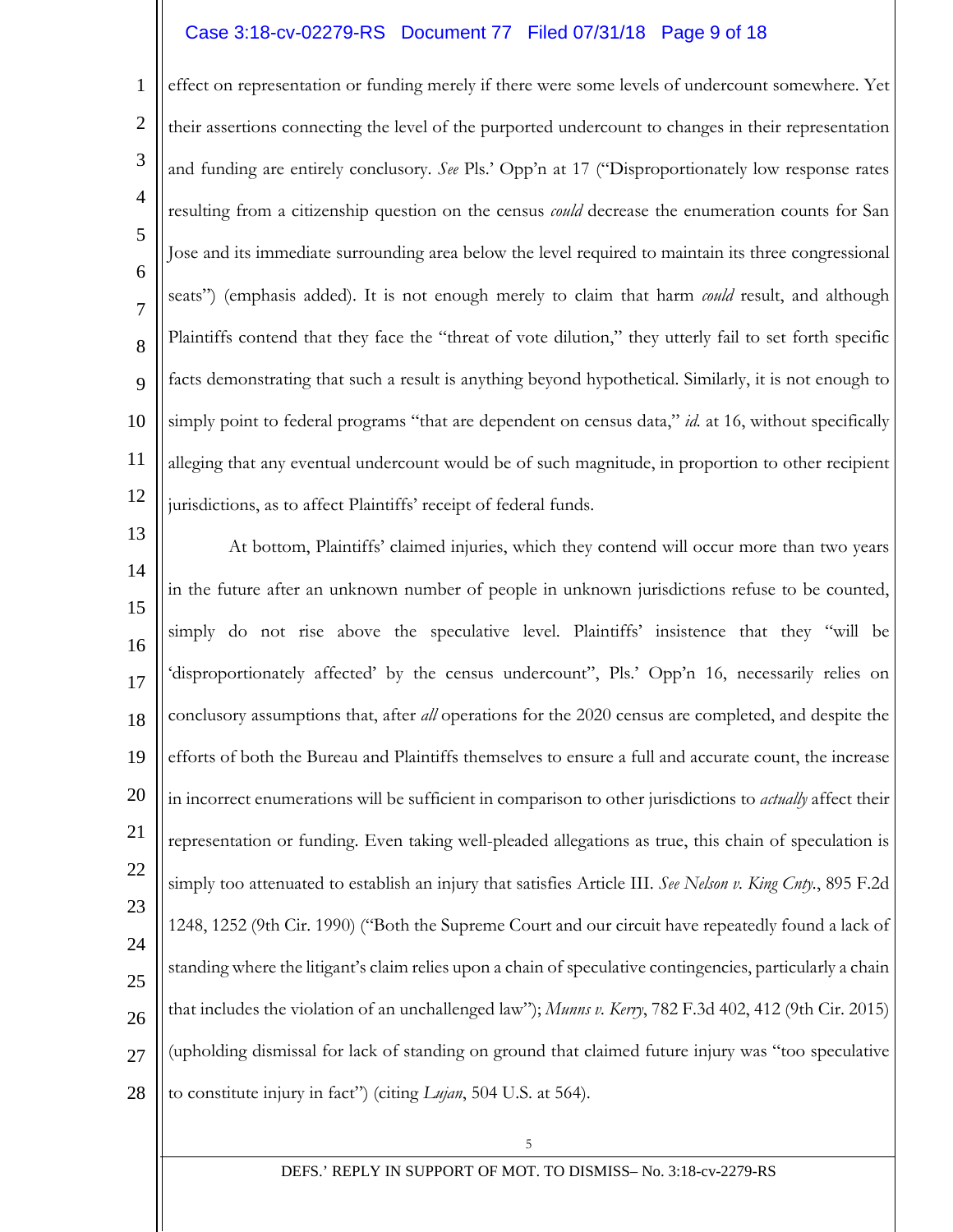# Case 3:18-cv-02279-RS Document 77 Filed 07/31/18 Page 10 of 18

Accordingly, Plaintiffs fail to meet their burden of demonstrating Article III standing, and this case should be dismissed for lack of jurisdiction.

3

4

14

1

2

## **B. Plaintiffs' Suit is Barred by the Political Question Doctrine.**

5 6 7 8 9 10 11 12 13 Plaintiffs' argument that "[c]ourts have uniformly held that the Enumeration Clause does not textually commit exclusive, non-reviewable control over the census to Congress," Pls.' Opp'n at 23, is merely subterfuge designed to obscure the fact that this suit is fundamentally unlike any previous census challenge. Plaintiffs do not dispute that no direct challenge to the *content* of the census questionnaire ever has been maintained—and that distinction is critical, given that there is no allegation here that the Secretary will not be conducting a person-by-person headcount. Because the Constitution's text commits the manner of conducting the census to Congress and this Court lacks judicially manageable standards for judging the propriety of reinstating a citizenship question, this suit presents a nonjusticiable political question.

15 16 17 18 19 20 21 22 23 24 25 26 27 28 Plaintiffs attempt to conflate the only judicially enforceable line drawn by the Enumeration Clause—impermissible estimation versus lawful enumeration—with the manner by which that count is conducted. That argument fails because this case has nothing to do with whom to count, how to count them, or where to count them. And it has nothing to do with the Secretary's procedures for counting every person. Instead, Plaintiffs challenge the Secretary's information-gathering decision to include a question on the census questionnaire that will be used to enumerate inhabitants almost two years from now. This is a challenge to the "[m]anner" of the census, which the Constitution expressly commits to Congress (and that Congress has expressly delegated to the Secretary). And Plaintiffs' portrayal of this argument as "inconsistent with decades of precedent in which challenged census procedures have been considered part of the 'manner' in which the census was conducted," Pls.' Opp'n at 24, is meaningless, because the fact that decisions related to whom and how to count individuals may be reviewable does not establish that *all* challenges to the manner of conducting the census are similarly justiciable.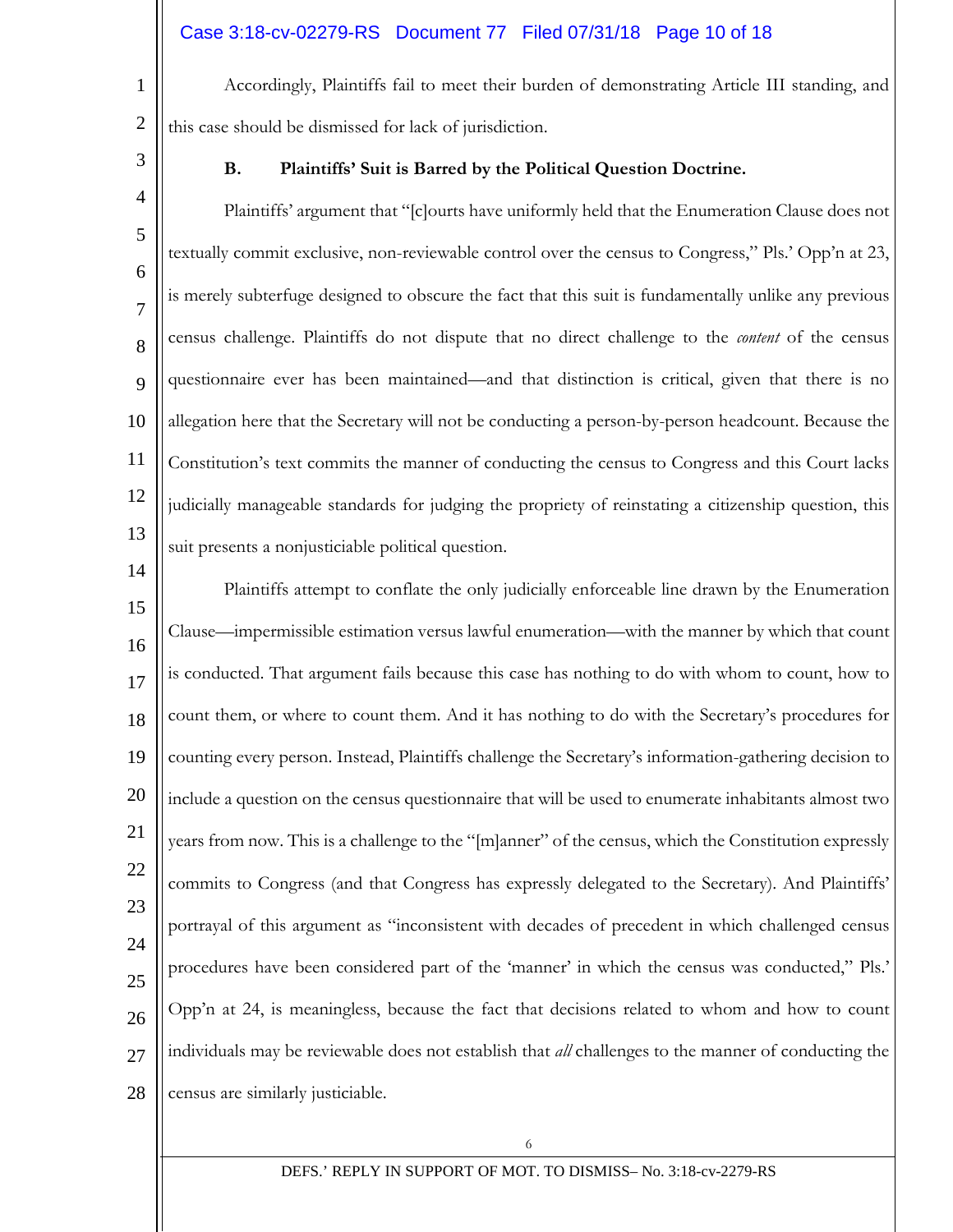## Case 3:18-cv-02279-RS Document 77 Filed 07/31/18 Page 11 of 18

1 2 3 4 5 6 7 8  $\mathbf Q$ 10 11 12 13 14 15 16 17 18 19 20 21 22 Plaintiffs' reliance on *Utah v. Evans*, 536 U.S. 452, 474 (2002), and *Wisconsin v. City of NY*, 517 U.S. 1, 17 (1996)), also is misplaced. *See* Pls.' Opp'n at 24. Neither *Utah* nor *Wisconsin* cast any doubt on Defendants' argument because both cases focused on calculation methodologies rather than precensus information-gathering decisions. In *Utah*, the Supreme Court analyzed whether "hot-deck imputation"—a calculation methodology that infers characteristics of individuals based upon the characteristics of neighbors, resulting in inclusion of individuals who otherwise would be excluded violated the Enumeration Clause. *Utah*, 536 U.S. at 457-58. The Court explicitly stated that "Utah's constitutional claim rests upon the words 'actual Enumeration' as those words appear in the Constitution's Census Clause." *Id.* at 473. *Wisconsin* is similarly inapposite because there the Supreme Court considered whether the Secretary's refusal to correct a census undercount with data from a post-enumeration survey (*i.e.*, a calculation methodology) violated the Enumeration Clause. *Wisconsin*, 517 U.S. at 10. True, the *Wisconsin* court cited the "manner" prong in discussing Congress' broad authority, but that does not change the fact that that decision dealt with a calculation methodology, and nothing in the decision establishes that judicially manageable standards exist for assessing determinations concerning the manner in which that enumeration is conducted. Plaintiffs' attempt to locate judicially manageable standards also falls flat. They first point to the text of the Constitution itself and argue that the command to "conduct an 'actual Enumeration' of the people," Pls.' Opp'n at 25, provides the standard for this Court to apply. But recitation of the constitutional text itself cannot be enough—were that the case, courts would not need to devise and apply standards to *interpret* the Constitution. Nothing would ever present a political question if literal

23 application of the relevant constitutional text sufficed.

- 25 26 Plaintiffs next attempt to locate the applicable standard in *Wisconsin v. City of NY*, 517 U.S. 1  $(1996)$  $(1996)$  $(1996)$ <sup>1</sup> a case concerning whether the Secretary's refusal to correct a census undercount with data
- 27

<span id="page-10-0"></span>28

24

#### DEFS.' REPLY IN SUPPORT OF MOT. TO DISMISS– No. 3:18-cv-2279-RS

<sup>&</sup>lt;sup>1</sup> Additionally, even under Plaintiffs' own standard, their claim fails as a matter of law. Plaintiffs hypothesize that a citizenship question may cause an inaccurate population count, but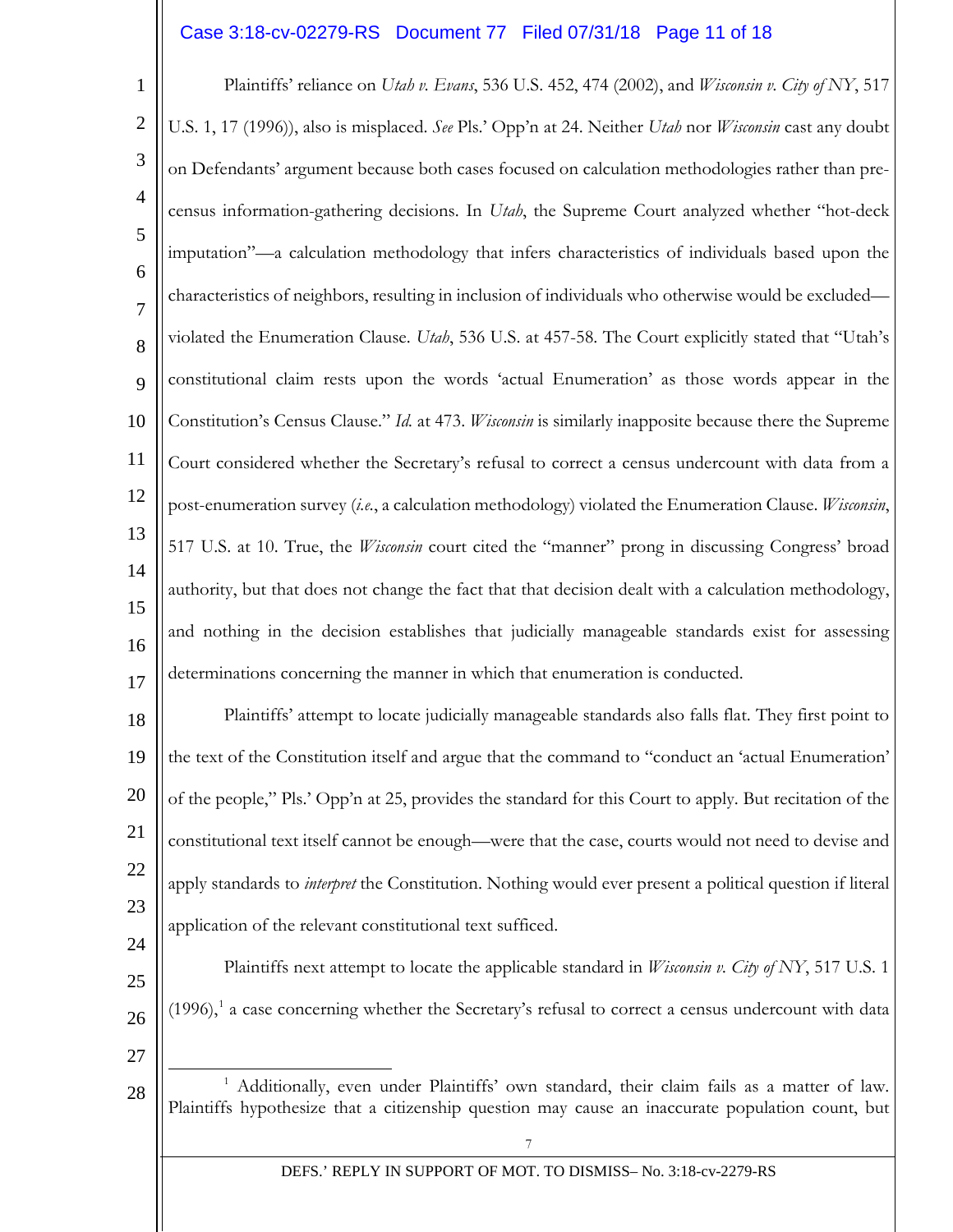## Case 3:18-cv-02279-RS Document 77 Filed 07/31/18 Page 12 of 18

1 2 3 4 5 6 7 8 9 10 11 12 from a post-enumeration survey (*i.e.*, a calculation methodology) violated the Enumeration Clause's requirement of an "actual Enumeration." Pls.' Opp'n at 25-26. But the Supreme Court's decision in *Wisconsin* says nothing about standards applicable to the "[m]anner" of conducting the census. And with good reason: The Secretary's decision to correct (or not correct) a census undercount implicates an affirmative constitutional command to count, rather than estimate, the population. Hence, a court may adjudicate challenges to calculation methodologies using *Wisconsin*'s standard even before the census. *See, e.g.*, *Dep't of Commerce v. U.S. House of Representatives*, 525 U.S. 316 (1999) (holding that the Secretary's pre-census decision to use statistical sampling violates the Census Act, 13 U.S.C. § 195, and declining to reach the Enumeration Clause claim). But once a court ventures beyond that affirmative constitutional command into the manner of conducting the census, there simply is no law to apply.

13 14 15 16 17 18 19 20 21 22 23 24 25 26 Plaintiffs' additional arguments essentially rest on disagreement with the Secretary's policy choices in balancing the need for citizenship information with the cost and effectiveness of efforts to mitigate non-responses, the possibility of lower response rates, the cost of increased non-response follow-up procedures, and the completeness and cost of administrative records. But that decision rests with the Secretary, subject to oversight only by Congress, and, as with every pre-count information-gathering procedure, there are no judicially manageable standards for balancing those factors and a myriad of others. Plaintiffs further argue that because "Ross exceeds the constitutional bounds of his discretion when he makes decisions that will affirmatively undermine the constitutional purpose" of the census, "this Court may review whether Ross exceeded his discretion … without running afoul of the political question doctrine." Pls.' Opp'n at 26. But that argument is entirely circular; this Court cannot determine whether or not jurisdiction is barred by the political question doctrine by referencing the *merits* of Plaintiffs' claims.

27

<sup>28</sup> Ξ advance no allegation that the Secretary is doing anything other than pursuing a complete and accurate count using the census questions he submitted to Congress.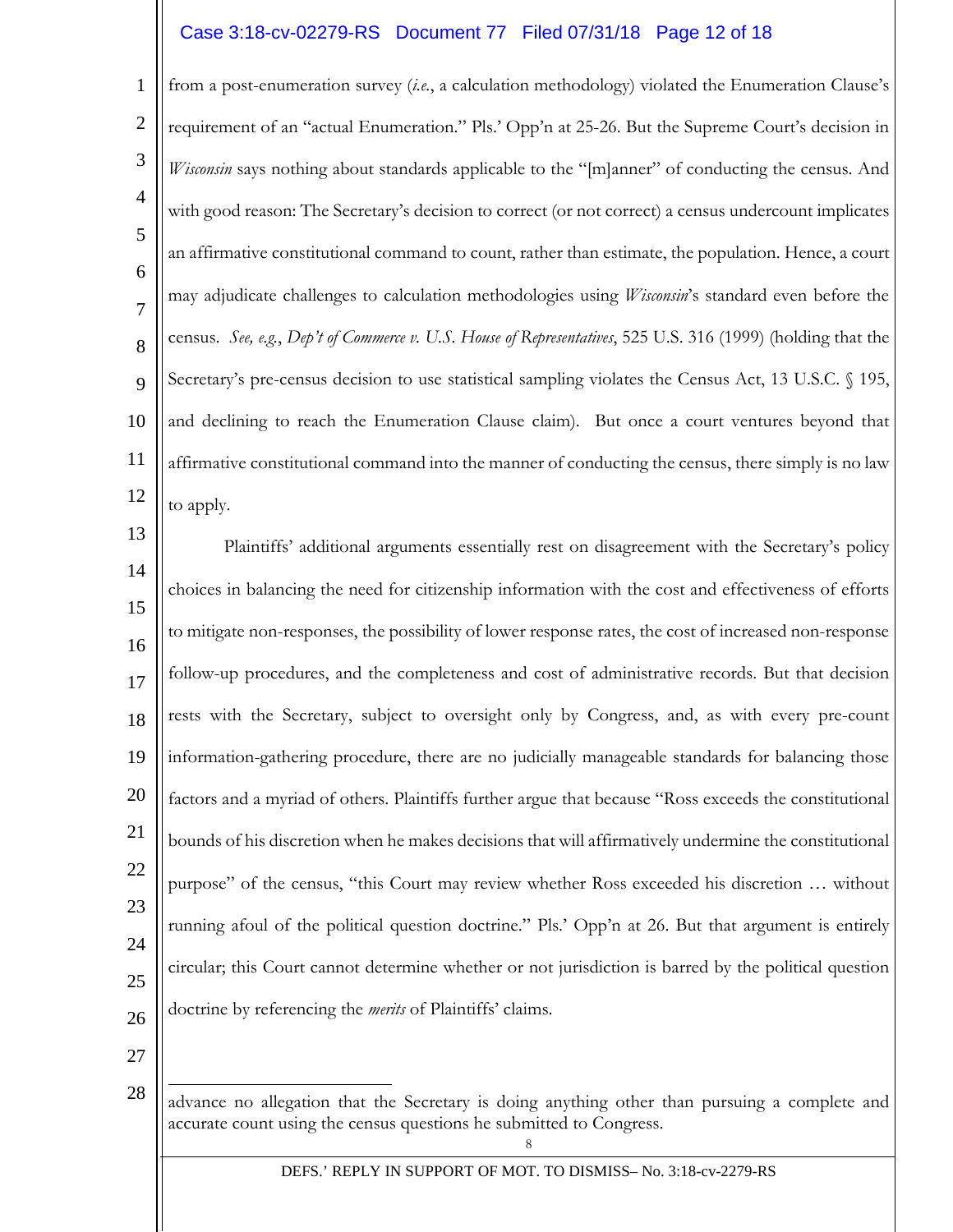# Case 3:18-cv-02279-RS Document 77 Filed 07/31/18 Page 13 of 18

1 2 3 4 5 6 7 The Constitution envisions a nuanced process by an institution capable of weighing the numerous factors that must be considered in such policy choices—Congress. The Secretary's decision to reinstate the citizenship question on the 2020 Census is therefore a "policy choice[] and value determination[] constitutionally committed for resolution to the halls of Congress [and] the confines of the Executive Branch," *Japan Whaling Ass'n v. Am. Cetacean Soc'y*, 478 U.S. 221, 230 (1996), and this case is barred by the political question doctrine.

8

#### **C. The Secretary's Decision is not Subject to Review Under the APA.**

9 10 11 12 13 14 15 Agency actions are insulated from judicial review under the APA where "statutes are drawn in such broad terms that in a given case there is no law to apply." *Citizens to Pres. Overton Park, Inc. v. Volpe*, 401 U.S. 402, 410 (1971(citation omitted). Plaintiffs' search for law cabining the Secretary's discretion in devising the census questionnaire is in vain; no meaningful standards exist in the relevant statutes or regulations for a court to apply to the Secretary's judgment, thus demonstrating that the decision is "committed to agency discretion by law." 5 U.S.C. § 701(a)(2).

16 17 18 19 20 21 As the Supreme Court has emphasized, the "text of the Constitution vests Congress with virtually unlimited discretion in conducting" the census, and "Congress has delegated its broad authority over the census to the Secretary." *Wisconsin*, 517 U.S. at 19. This decision illustrates the breadth of the Secretary's authority. And more importantly, perhaps, the text of the Constitution itself contains *no* limiting language that may be read to provide a standard by which to judge a decision as fundamental as the form of the questionnaire itself.

22 23 24 25 26 27 28 Plaintiffs insist that "[r]eviewability of the challenged action is further evident in light of the decades of precedent supporting judicial review of Bureau actions," Pls.' Opp'n at 30-31. But none of these cases addressed the question at issue here: whether the Census Act provides any standards by which to judge the questionnaire content. *See, e.g.*, *District of Columbia v. Dep't of Commerce*, 789 F. Supp. 1179, 1189 (D.D.C. 1992) (challenging the decision to count inmates of a particular prison as residents of Virginia rather than the District of Columbia); *Carey v. Klutznick,* 637 F.2d 834 (2d Cir.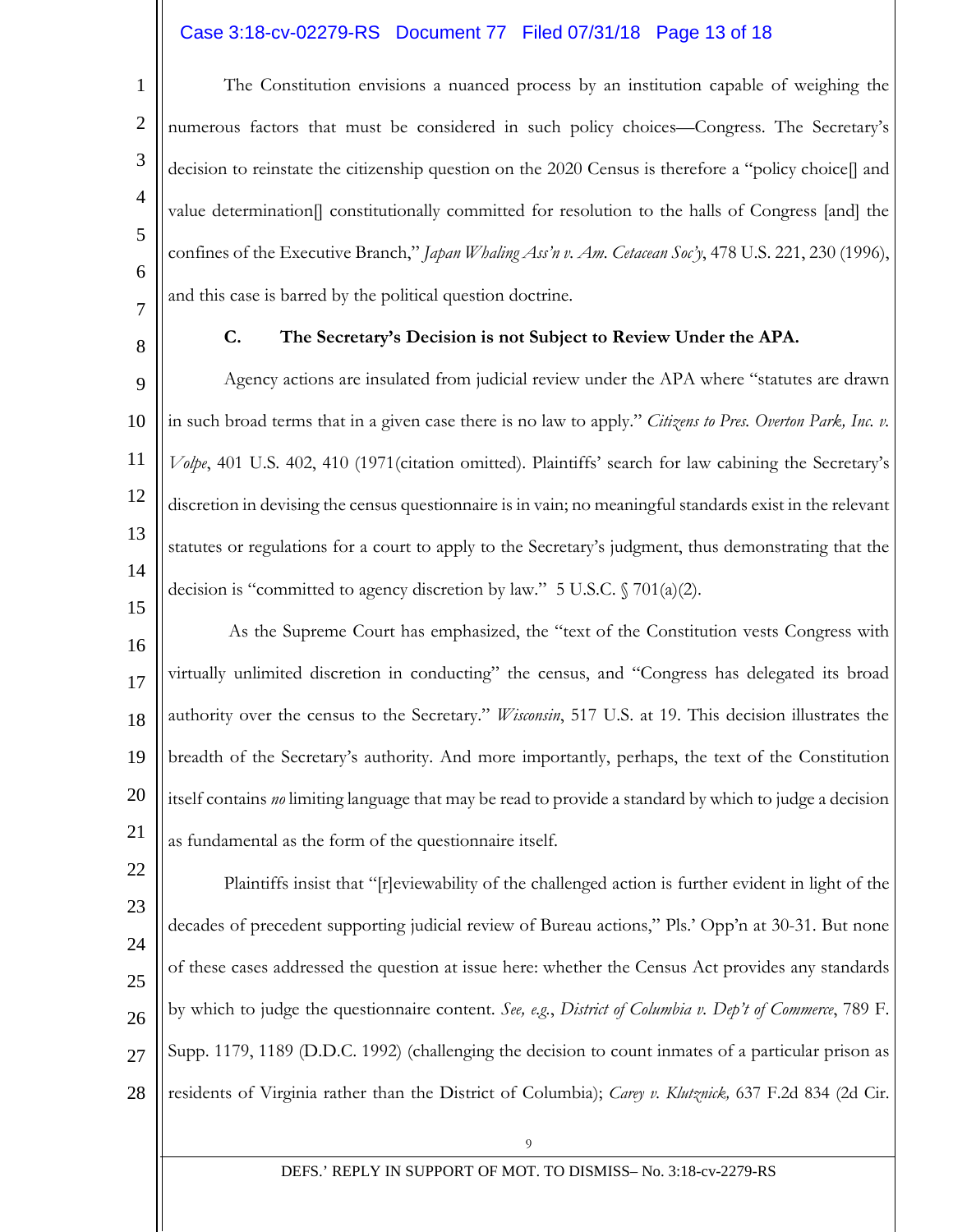## Case 3:18-cv-02279-RS Document 77 Filed 07/31/18 Page 14 of 18

1 2 3 4 5 6 7 8 9 1980) (reviewing challenge to *process* used to count minority New York residents); *City of Phila. v. Klutznick*, 503 F. Supp. 663 (E.D. Pa. 1980) (challenging the counting accuracy of a specific city); *City of Camden v. Plotkin,* 466 F. Supp. 44, 46 (D.N.J. 1978) (same); *Borough of Bethel Park v. Stans*, 319 F. Supp. 971, 972 (W.D. Pa. 1970) (challenging the allocation of college students, members of the Armed Services, and inmates in relation to their colleges, military bases, and institutions), *aff'd,* 449 F.2d 575 (3d Cir. 1971). Given that the relevant inquiry under the APA depends on both the statutory language and "the nature of the administrative action at issue," *Speed Mining v. Fed. Mining Safety & Health Review Comm'n*, 528 F.3d 310, 317 (4th Cir. 2008), such cases are inapposite.

10 11 12 13 14 15 16 17 18 19 20 21 22 23 24 25 26 Plaintiffs next rely on the Census Act to contend that Congress's direction that "the decennial enumeration of the population be as accurate as possible" supplies law to apply for purposes of APA review. Pls.' Opp'n at 28 (citing 13 U.S.C. § 141). But it cannot be that any action that balances accuracy with other legitimate purposes, such as the longstanding historical practice of collecting demographic information, violates the Constitution; were that the case, any question that might cause some individuals not to respond, such as questions on race, age, or relationship status—not to mention the previous practice of using a long-form questionnaire—would all be unconstitutional. And an ill-defined "accuracy standard" would prove unworkable by engaging the courts in a complex balancing of factors committed to the Secretary's discretion. For example, has the Secretary violated the Constitution if he employs 550,000 enumerators for in-person visits instead of 560,000, because he values cost, training, testing, and timing over accuracy? Or if the census questionnaire is distributed in 12 non-English languages instead of 13? Or if the Secretary opens six regional census centers instead of seven? Just as with the content of the census questionnaire, each of these determinations are pieces of a much larger puzzle, all of which involve a careful consideration of myriad factors. The courts are ill-equipped to second-guess the Secretary's consideration of those factors. [2](#page-13-0)

27

<span id="page-13-0"></span>28

 $\overline{\phantom{a}}$ <sup>2</sup>As Defendants previously noted, Defs.' Mem. at 20, Congress reserved responsibility for oversight of the Secretary's performance, requiring the Secretary to submit to Congress "not later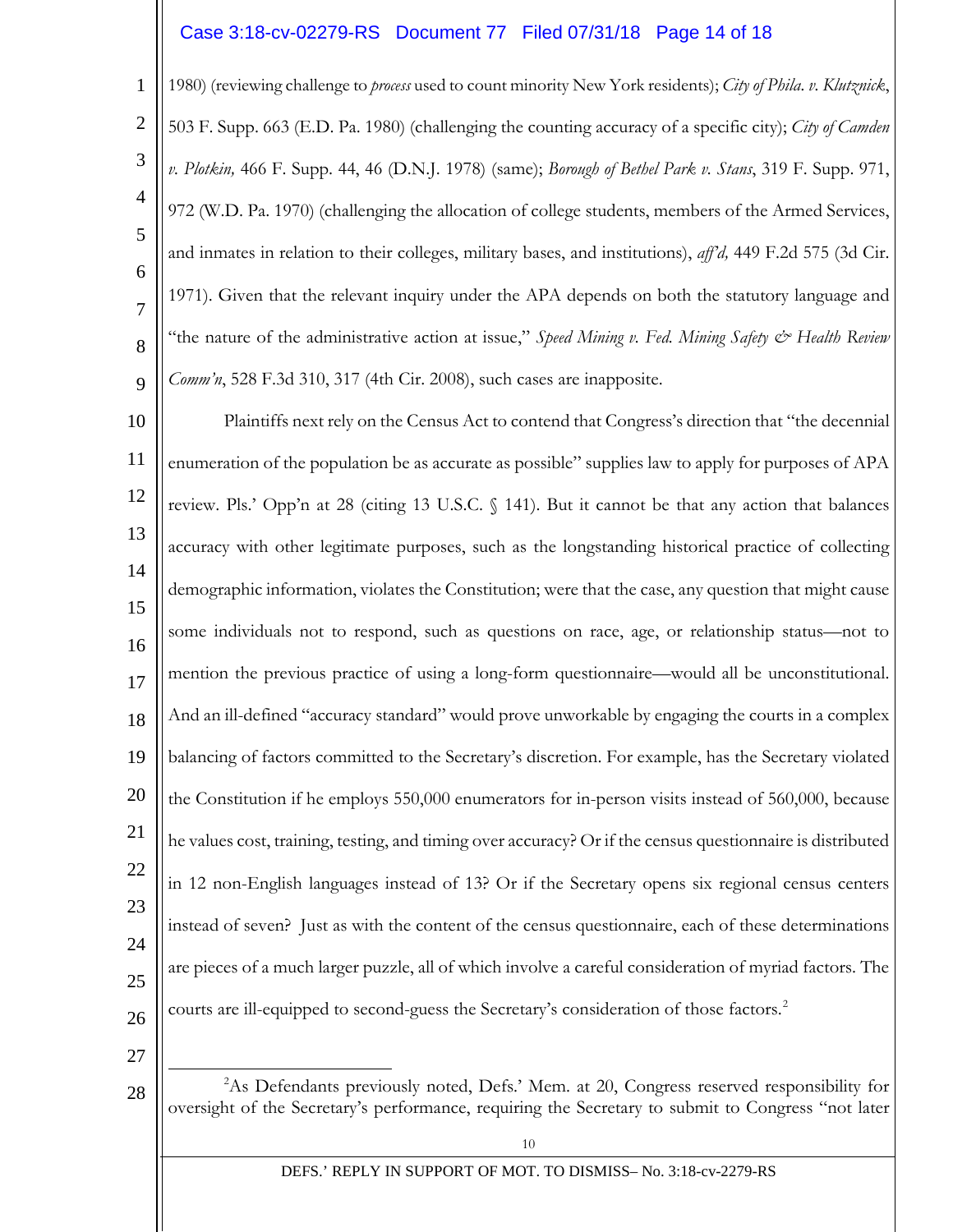# Case 3:18-cv-02279-RS Document 77 Filed 07/31/18 Page 15 of 18

1 2 3 4 5 6 7 8  $\mathbf Q$ 10 11 12 13 14 15 16 17 18 19 Plaintiffs also set forth amorphous requirements of other statutes and regulations, although they fail to explain how any of them provide specific standards establishing the propriety of judicial review under the APA. *See* Pls.' Opp'n at 29-30. For example, Plaintiffs cite the Bureau's Statistical Quality Standards, which require pretesting and refinement of survey questions. *Id.* But even setting aside the fact that the citizenship question at issue here has been extensively pretested on the American Community Survey, Plaintiffs fail to explain how an open-ended directive to pretest questionnaire content can supply "law to apply" sufficient to transform the nature of the agency action from an exercise of "virtually unlimited discretion," *Wisconsin*, to one that is reviewable. Plaintiffs' citation to the Paperwork Reduction Act ("PRA"), Pls.' Opp'n at 4, 33, suffers from the same fatal flaw, as the PRA contains no judicially enforceable private right of action *or* any standards for a court to apply. *Springer v. IRS ex rel. U.S.*, 231 F. App'x 793, 800 (10th Cir. 2007); *Sutton v. Providence St. Joseph Med. Ctr*., 192 F.3d 826, 844 (9th Cir. 1999). And Plaintiffs cite no cases in which courts have applied the PRA's "accuracy" and "objectivity" instructions, the OMB's guidelines to "maximize[ing] data quality," or the Census Bureau's questionnaire pretest procedures to agency actions under the APA. The reason is axiomatic: None of the administrative guidance referenced by Plaintiffs provides any law by which courts could judge the Secretary's exercise of discretion over questionnaire content.

20 21 22 23 24 25 As a last-ditch effort, Plaintiffs seek to distinguish persuasive contrary authority. This Court should disregard *Tucker v. Department of Commerce*, 958 F.2d 1411 (7th Cir. 1992), Plaintiffs insist, because that opinion predated *Utah*, *Wisconsin*, and *Franklin*, as well as the PRA and OMB guidelines discussed above. Pls.' Opp'n at 31 n.11. But those Supreme Court opinions did not address the question here—whether the Census Act provides meaningful standards against which to gauge the

26

27 28 Ξ than 2 years before the appropriate census date, a report containing the Secretary's determination of the questions proposed to be included in such census." 13 U.S.C.  $\oint$  141(f)(2). This reporting requirement underscores that it is for Congress, not the courts, to review the Secretary's content determinations.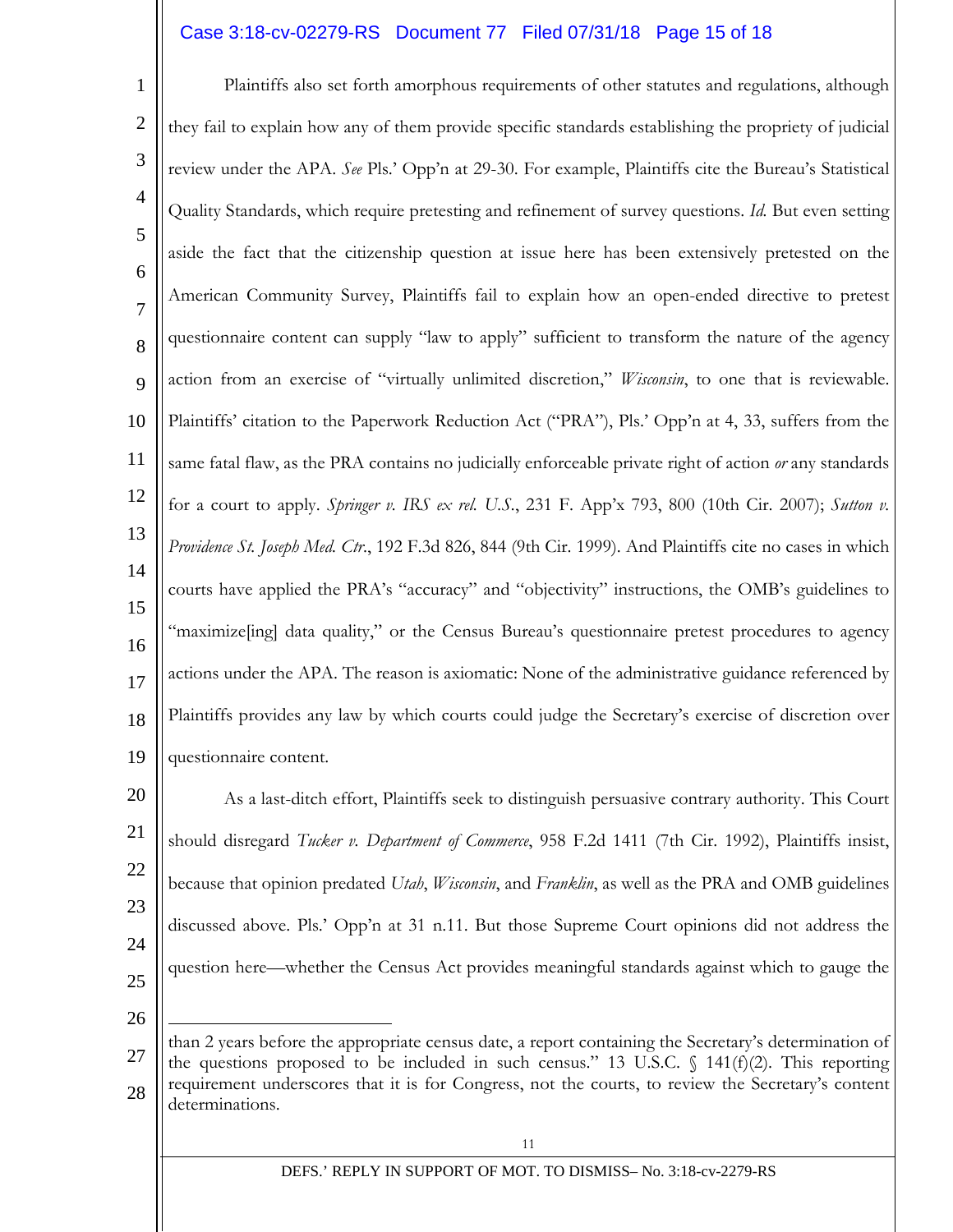# Case 3:18-cv-02279-RS Document 77 Filed 07/31/18 Page 16 of 18

1 2 3 4 5 6 7 8 9 Secretary's determination of census questionnaire content—and nothing in those later opinions undermines Judge Posner's observation that the governing statue is "[s]o nondirective … that you might as well turn it over to a panel of statisticians and political scientists and let them make the decision, for all that a court could do to add its rationality or fairness." *Tucker*, 958 F.2d at 1417-18. And Plaintiffs' attempt to distinguish *Senate of the State of California v. Mosbacher*, 968 F.2d 974 (9th Cir. 1992), on the ground that "it pertains to the release of adjusted census data—not the conduct of the census," Pls.' Opp'n at 31 n.11, is a distinction without a difference, given the Ninth Circuit's conclusion that the Constitution and Census Act provided "no law to apply."

10 11 12 13 Although Plaintiffs canvass the Constitution, the Census Act, and administrative guidance, they can point to no source of law that provides a suitable basis for judicial review of the issue raised here: the Secretary's decision to reinstate a citizenship question on the 2020 Census. Accordingly, Plaintiffs' APA claim is "committed to agency discretion by law." 5 U.S.C. § 701(a)(2).

14 15

23

### **II. PLAINTIFFS FAIL TO STATE AN ENUMERATION CLAUSE CLAIM.**

16 17 18 19 20 21 22 Even if this case were justiciable, Plaintiffs' Enumeration Clause claim should be dismissed for three straightforward reasons: (1) the Enumeration Clause mandates only a person-by-person headcount, and there is no allegation that the Secretary has failed to establish procedures for counting every person; (2) the Secretary is granted "virtually unlimited" discretion in conducting the census, and he exercised that discretion to reinstate a citizenship question with a long historical pedigree; and (3) Plaintiffs' theory, if accepted, would invalidate demographic questions on nearly every decennial census since 1790. *See* Defs.' Mem. at 26-30.

24 25 26 27 28 As an initial matter, Plaintiffs' assertion that "to prevail on their Motion, Defendants must prove that a Secretary does not violate the Enumeration Clause as a matter of law when he rejects the Bureau's expert findings, fails to test census content according to agency standards, and intentionally depresses the response rates of a politically disfavored group by adding a question that will decrease their responses," is absurd. Pls.' Opp'n at 34. Defendants are not required to *disprove* the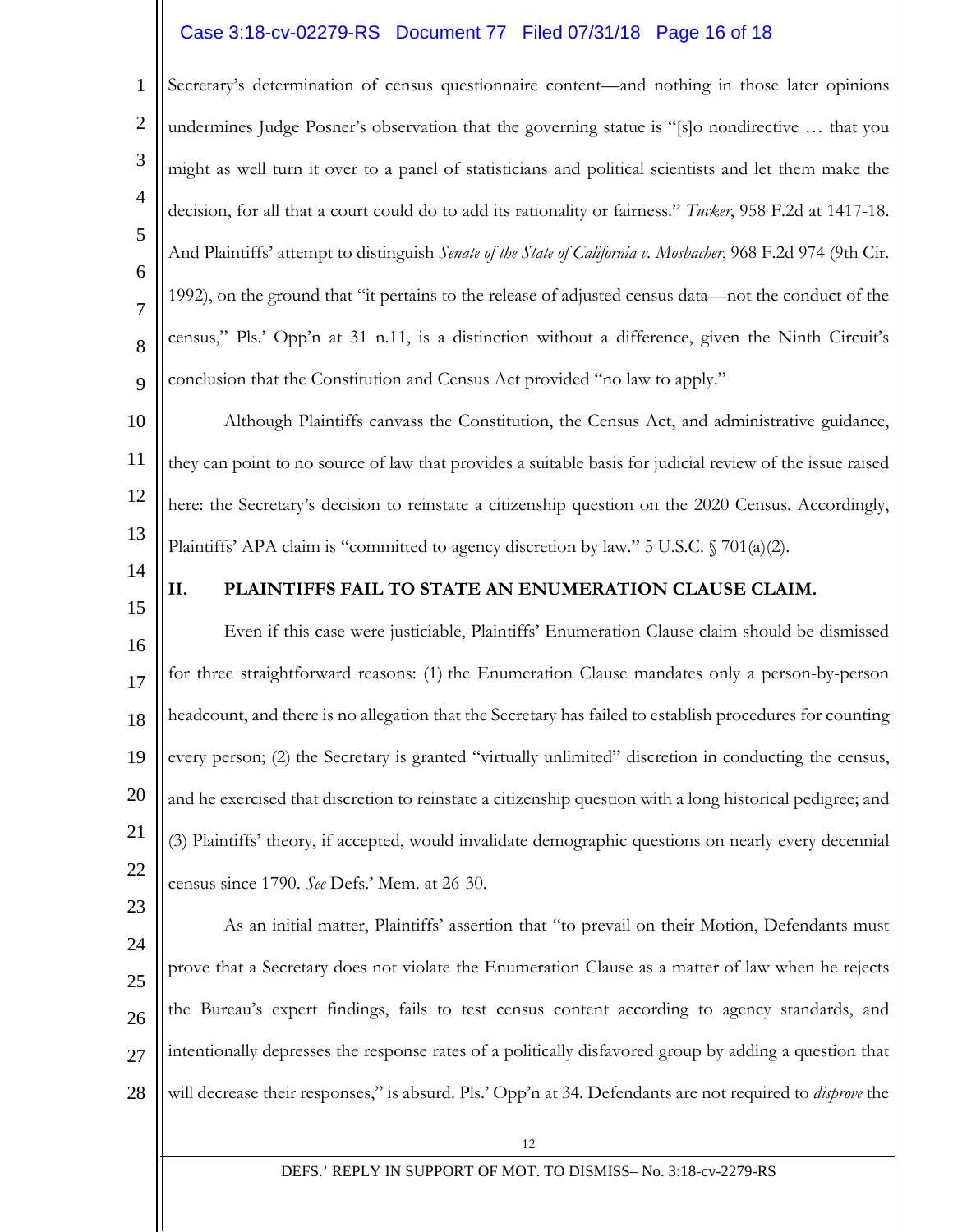# Case 3:18-cv-02279-RS Document 77 Filed 07/31/18 Page 17 of 18

1 2 truth of Plaintiffs' specious allegations to secure dismissal of a deficient complaint, and this Court should flatly reject their attempt to shift their burden.

- 3 4 5 6 7 8 9 10 11 12 13 14 15 Plaintiffs contend that the "reasonably related" standard from *Wisconsin*, coupled with a "good-faith" standard invented out of whole cloth by Plaintiffs, Pls.' Opp'n at 33, should determine whether the Secretary's decision violates the Enumeration Clause. But as thoroughly explained above, *see supra* § I.C, *Wisconsin* is inapplicable because it dealt with the familiar question of counting methodology, and Plaintiffs' "good-faith" standard is utterly unmoored to existing case law or the constitutional text. But even applying the inapt "reasonably related" standard, Plaintiffs' claim should be dismissed. The Complaint sets forth no allegation that the Secretary is using "estimates" or "conjecture" rather than a headcount, nor any allegation that he has failed to establish procedures for counting every person. Because the Secretary will do precisely what the Constitution commands, his decision to collect additional, important demographic information through reinstatement of a citizenship question cannot be said to lack a "reasonable relationship" to an actual enumeration. Plaintiffs' claim fails as a matter of law even under their own standard.
- 17 18 19 20 21 22 Plaintiffs' final argument—that, in considering the "historical practice" of conducting the census, this Court should ignore the scores of censuses in which citizenship *was* collected and focus instead on the most-recent seventy years—is nonsensical. Pls.' Opp'n at 35. First, the question was asked on the long-form questionnaire in the 2000 census. Second, Plaintiffs offer no reason, and indeed none exists, why the Secretary's discretion should be limited by whether the question has been asked on only the most recent questionnaires.
- 24 25 26 27 Defendants note also that Judge Furman recently dismissed the Enumeration Clause claim in the citizenship-question challenges currently pending in the Southern District of New York, ruling that the conclusion "that the citizenship question is a permissible … exercise of the broad power granted to Congress and, in turn, the Secretary" is "particularly compelled … by historical practice."
- 28

23

16

13